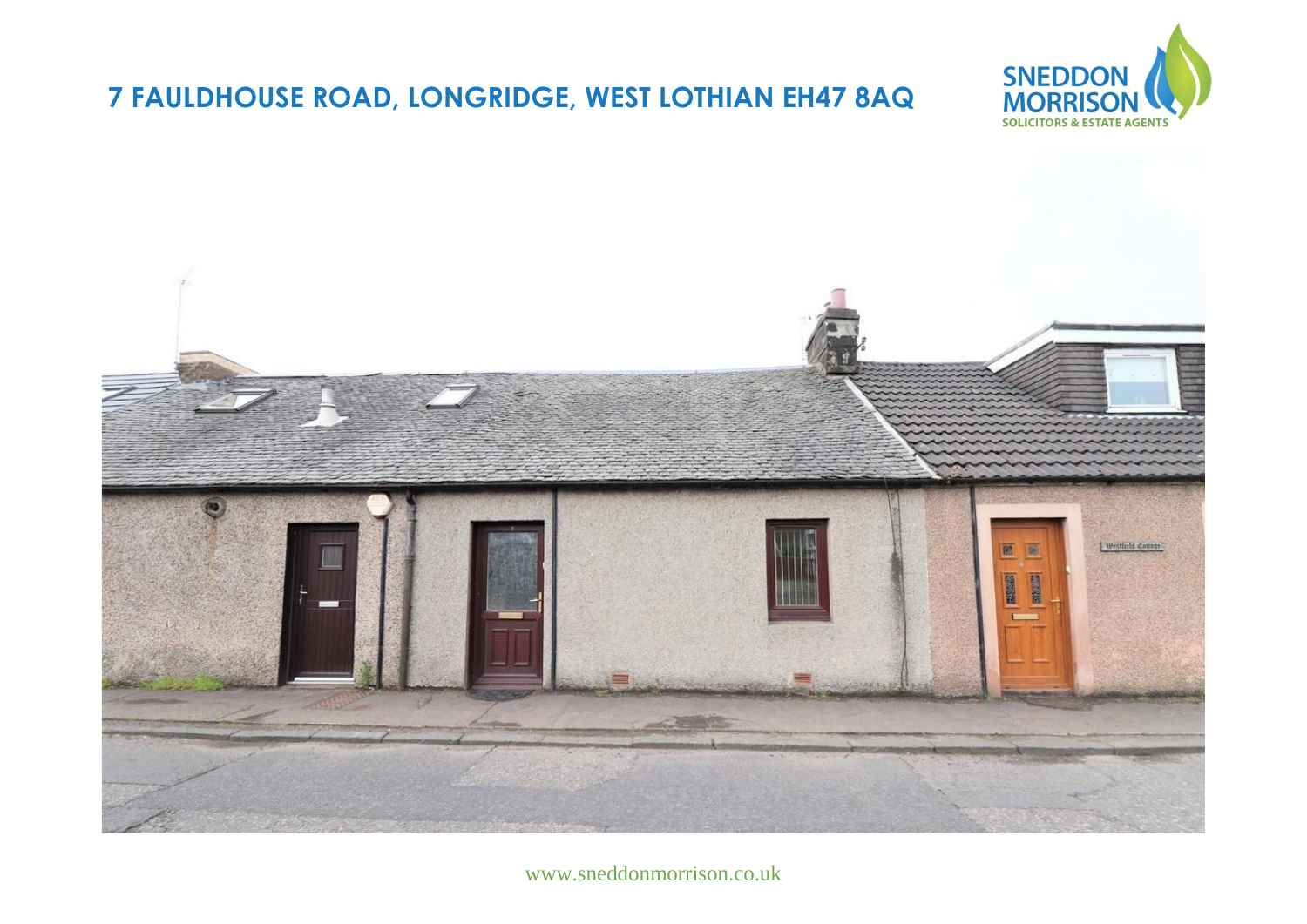**RARELY AVAILABLE!** - Sneddon Morrison Estate Agents are delighted to offer this mid-terrace cottage with attic floor, to the market. The property is in need of some minor modernisation throughout however will make an ideal property for the discerning buyer. Comprising:

Entrance Hallway, Lounge, Kitchen, Two Bedrooms, Bathroom, Garden to rear, Driveway to rear













This well-proportioned mid-terrace cottage situated within the quiet village of Longridge, is well placed for access to the M8/M9 motorway network.

The house flows seamlessly from the minute you enter the hallway with access provided to the lounge, kitchen, bedroom two and the carpeted staircase the upper level, which in turn provides access to the main bedroom and bathroom.

Set to the front, the lounge has a window overlooking the street area and benefits from neutral décor and laminate flooring. The kitchen, which is set to the rear of the property, has ample base and wall-units with coordinated worktops and a stainless steel sink with drainer. The room further benefits from a freestanding cooker and washing machine with space for a fridge/freezer. A timber door provides direct access to the rear garden.

There are two good-size bedrooms within the property. On the upper level, the room has carpet to the floor and a large walk-in wardrobe, which provides adequate storage. Downstairs, the bedroom has laminate to the floor and overlooks the rear garden area.

The bathroom comprises of a W.C, wash hand basin over a pedestal and a bath with electric shower over. There is cushioned vinyl to the floor and the walls are partially lined with Perspex panels.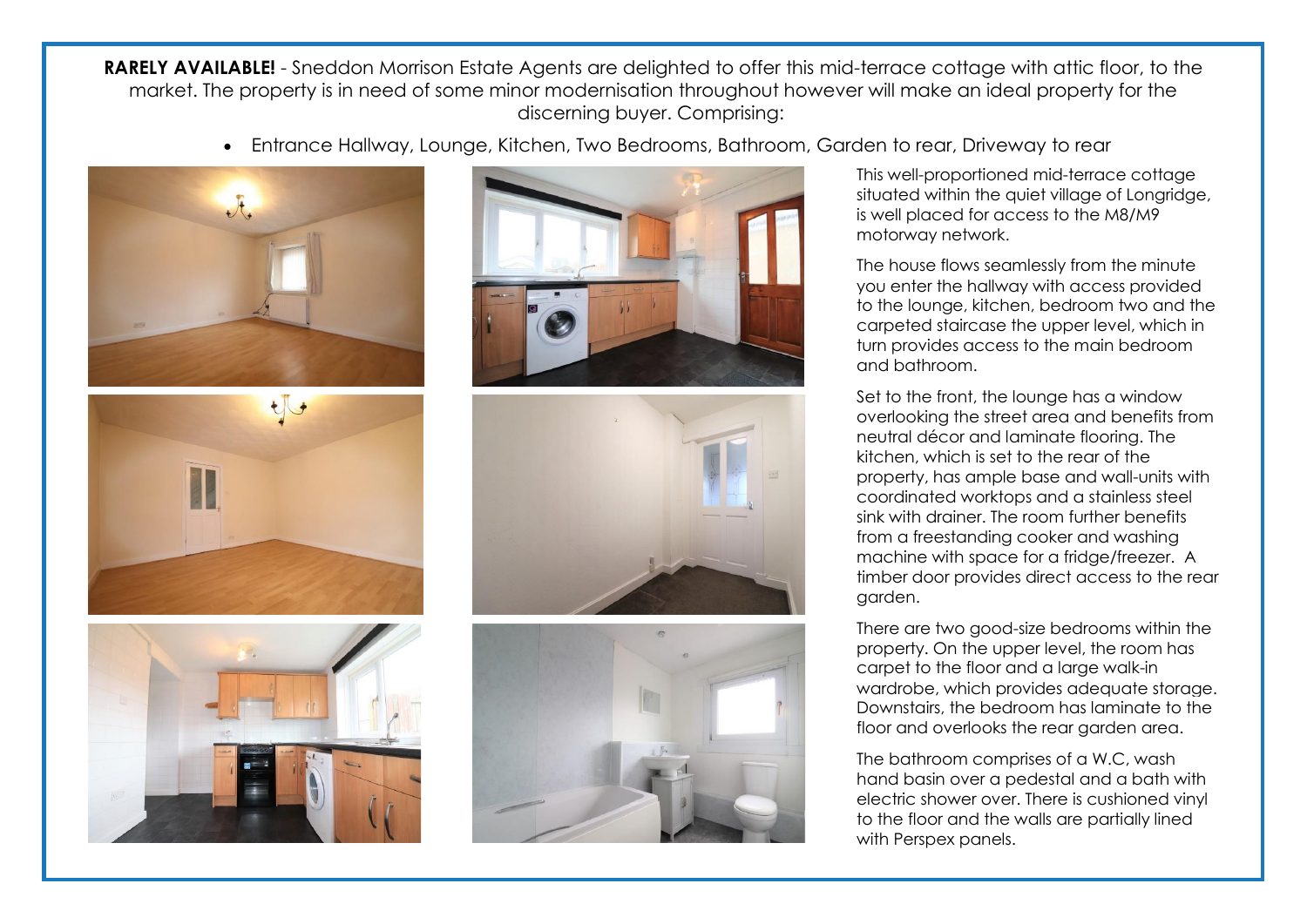The property has a generous garden to the rear offering a great space to relax and entertain family and friends. The garden also benefits from a driveway providing ample offstreet parking and provides the opportunity to further extend subject to the relevant planning permission.

The property is fully double-glazed and has gas central heating.

**Home Report Value £110,000 Total Floor Area – 74m² Council Tax: A £1,195.43 per year**

## **EXTRAS**

Can be discussed and agreed with the Seller.

**INFORMATION** - All sizes are recorded by laser tape measurement to give an indicative, approximate size only. Prospective purchasers should make their own enquiries - no warranty is given or implied. This schedule is not intended to, and does not form any contract.

**VIEWING -** Strictly by appointment through Sneddon Morrison Estate Agents – **01501 749269.** 

**OFFERS -** All offers should be submitted to the Whitburn office of Sneddon Morrison Estate Agents - **Fax No. – 01501 745440** 

**INTEREST -** It is important your solicitor notifies this office of your interest otherwise this property may be sold prior to your knowledge.

**OFFICE CONTACT -** Stacey Stirrat on **01501 749269**.

**THINKING OF SELLING? -** To arrange your FREE market valuation today simply call **01501 749269** and ask for Stacey Stirrat.